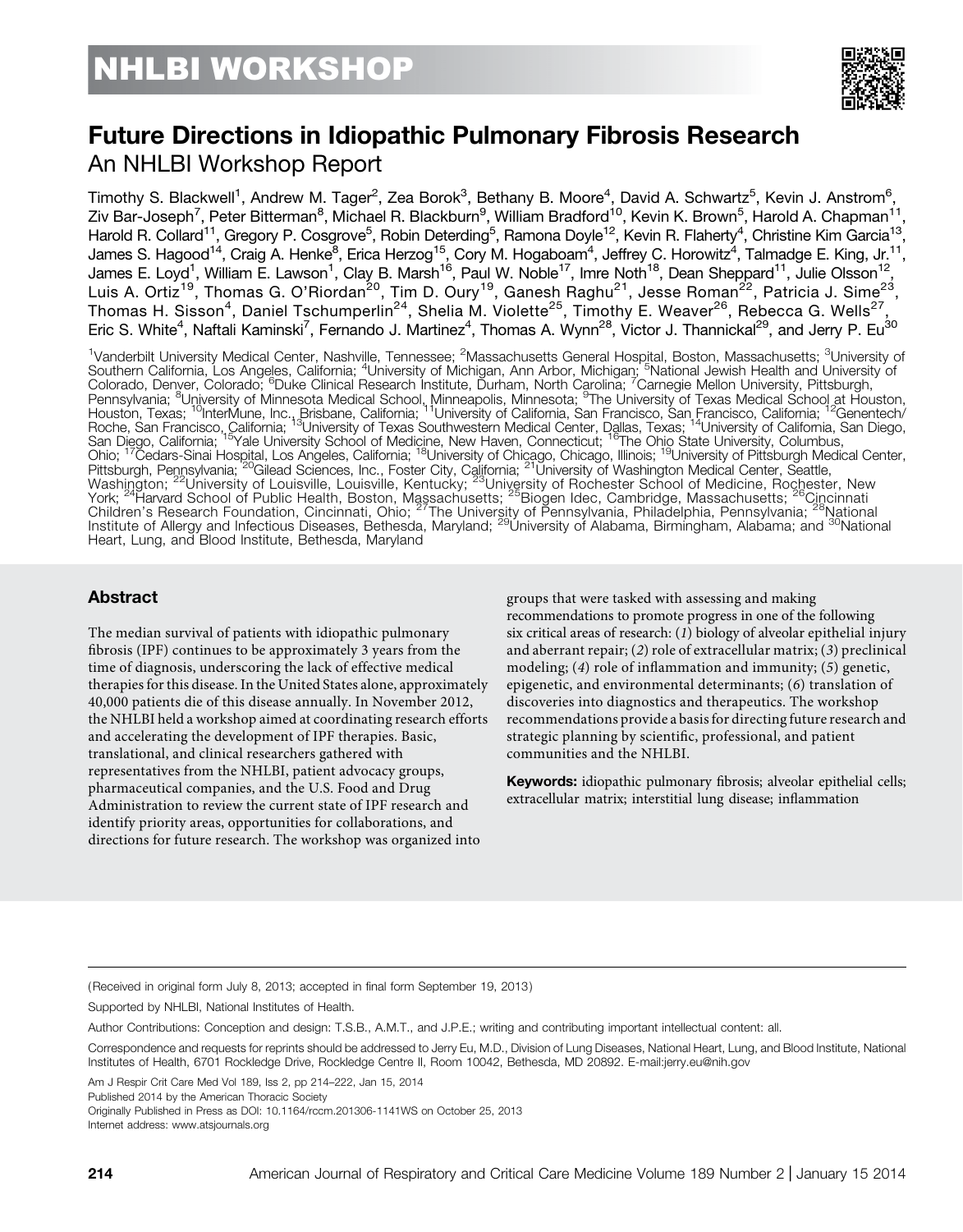# At a Glance Commentary

Scientific Knowledge on the Subject: This report summarizes the latest research as well as knowledge gaps in idiopathic pulmonary fibrosis (IPF).

What This Study Adds to the Field: The workshop recommendations provide a basis for future strategic planning in IPF research for the scientific, professional, and patient communities and for the NHLBI of the National Institutes of Health.

Idiopathic pulmonary fibrosis (IPF) is a chronic, progressive disease of unknown cause that occurs primarily in older adults and is defined by clinicopathologic criteria, including the histologic and/or radiologic pattern of usual interstitial pneumonia (1). Since the NHLBI last convened a workshop on IPF in 2001 (2), researchers have generated important new insights into the pathobiology of this disease; however, to date this information has not been translated into effective therapies.

To focus and coordinate ongoing basic and translational research efforts in IPF, the NHLBI convened a workshop on November 27 and 28, 2012. The workshop was organized into six working groups focused on important areas of perceived need and/or opportunity in the field of IPF research. By necessity, a number of areas of investigation relevant to pulmonary fibrosis, including some aspects of clinical science, were not fully addressed in this forum. This report summarizes discussions by each of the working groups, highlights knowledge gaps, and provides recommendations for strategic planning and future research to better define the pathogenesis of IPF and develop effective therapies. In addition to the group summaries presented here, expanded summaries from two of the working groups, summarizing the role of extracellular matrix (ECM) in IPF and the use of preclinical modeling (3), will be published separately.

# Biology of Alveolar Injury and Aberrant Repair

# Epithelial Injury/Susceptibility in IPF

Recurrent and/or nonresolving injury to the lung epithelium appears to be a key driver of pulmonary fibrosis. Although the cause of

this injury in IPF remains enigmatic, the footprints of lung epithelial injury are manifest as increased epithelial cell death and phenotypic alterations of surviving epithelial cells (4). Emerging data support the concept that altered (or "reprogrammed") alveolar epithelial cell (AEC) phenotypes, including those produced by increased endoplasmic reticulum stress, predispose to further AEC injury and/or abnormal repair, facilitating the development of pulmonary fibrosis (5, 6). The timing and nature of inciting and subsequent injuries to AECs, as well as how other genetic, epigenetic, and environmental factors affect disease presentation, are poorly understood. This working group suggested that the epithelial abnormalities/dysfunction underlying fibrosis be referred to as "reprogramming," regardless of whether the initial injury eventually leads to cell death or only elicits profibrotic responses. Better definition of the molecular characteristics of AEC "reprogramming" is needed to improve understanding of IPF pathogenesis. In addition, studies to further investigate epithelial interactions with mesenchymal cells and matrix in animal models and patient samples would be beneficial. It is possible that the "lung-on-achip" approach, which has been used to model interactions between epithelial cells and endothelial cells (7), could be modified to incorporate mesenchymal cells and used to study epithelial–mesenchymal cell interactions, as could three-dimensional cell culture systems or decellularized matrix/ bioreactor systems.

# Cell Origin(s) of the Myofibroblast

Myofibroblasts, and related mesenchymal cells, are generally accepted as the cells predominantly responsible for fibrotic destruction/distortion of the lung in IPF (8). Lineage tracing experiments in the lung and other organs have identified diverse cellular sources that may give rise to these mesenchymal cells (9–14), but the contributions of these potential cell(s)-oforigin, as well as the potential contributions of stem and differentiated resident cells, circulating mesenchymal cells (fibrocytes), or transdifferentiation from other lineages, to expansion of the lung fibroblast population remain to be definitively determined. Furthermore, the stage of mesenchymal cell differentiation at which IPF myofibroblasts acquire hallmark pathological properties, the mechanisms underlying their pathological

differentiation, and the roles of signals from epithelial cells, immune cells, and matrix in this process all require better elucidation. Progress in these areas would be greatly facilitated by the identification of mesenchymal cell markers able to distinguish the different stages of differentiation of these cells and standardization of methods for isolation, cultivation, and distribution of mesenchymal cells from patients with IPF.

### Role of Stem/Progenitor Cells in Aberrant Repair

Although epithelial cell proliferation and differentiation is a prominent feature of repair after lung injury (15), the importance of expansion and differentiation of small/ rare populations of preexisting epithelial stem/progenitor cells in epithelial regeneration is unclear (16, 17). Dedifferentiation of mature epithelial cells followed by their proliferation and differentiation is another plausible mechanism for epithelial regeneration. Depletion or loss of function of airway/ epithelial progenitors could favor fibrosis over regeneration of functional lung tissue, but determining the role of progenitor cell failure in IPF will require better understanding of the identity and biology of such cells.

# Recommendations

- 1. Investigate the molecular basis of AEC "reprogramming" in IPF.
- 2. Generate novel animal models of pulmonary fibrosis focusing on epithelial injury.
- 3. Study bidirectional cross-talk between AEC and other cell types that contribute to IPF.
- 4. Standardize identification and isolation of human AECs, mesenchymal cells, and decellularized lung matrices.
- 5. Identify distal airway and alveolar stem/ progenitor cells and clarify their expansion or contraction in IPF.
- 6. Identify biomarkers of epithelial injury/ dysfunction/reprogramming in IPF.

# Role of ECM

# ECM Composition in IPF and Its Bioactive Components

The matrisome, composed of almost 300 ECM proteins, is one of the most plastic and rapidly evolving compartments of the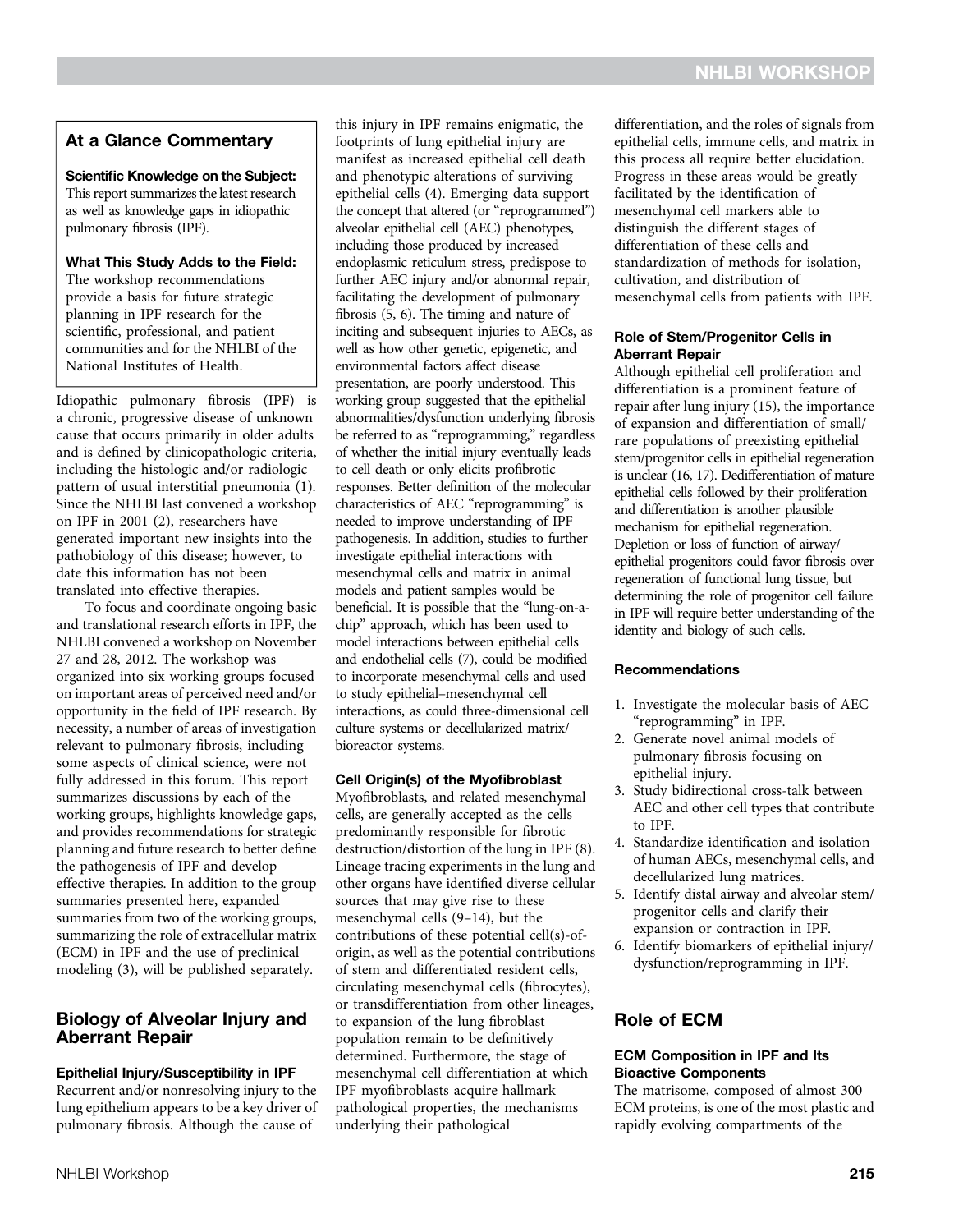proteome (18). Beyond roles in providing architectural support, many ECM components are bioactive (i.e., deliver important signals to fibroblasts and other cells that they contact) (19–25). In addition, ECM mechanical properties can influence cellular phenotypes and organ fibrosis. Newer applications of noninvasive imaging modalities, such as microfocal X-ray computed tomography (26) and magnetic resonance elastography (27), allow for assessment of tissue biomechanical properties of the lung in vivo, but our current understanding of ECM mechanics in normal and IPF lungs is still limited. In vitro, several groups have shown that fibroblast function and myofibroblast differentiation are tightly linked to the deformability (i.e., the rigidity or stiffness) of the ECM (28–32). "Outside-in" transmission of mechanical forces to the cell, and "inside-out" transmission of traction forces from the cell to the ECM, may both mediate profibrotic cellular responses (33).

### ECM Dynamics and Fibrosis Resolution

Evidence suggests fibrosis of diverse organ systems is at least partially reversible in experimental animal models and in humans (34, 35). For resolution of fibrosis to occur, recruited/activated myofibroblasts must be eliminated, and deposited ECM must be degraded and cleared. In most cases, it appears these processes occur synchronously (36). Which of these resolution mechanisms are subverted in IPF is currently unknown.

# ECM Model Systems

The translation of accumulating knowledge of matrix biology to the development of new diagnostic biomarkers and therapeutic agents for IPF could be facilitated by improved ECM model systems. A variety of culture systems are available that mimic the mechanical properties and dimensionality of tissues in vivo. One widely used system is mechanically tunable polyacrylamide gels that impart known stiffness to the matrix (28, 29, 31, 37–39). These matrices can be coated with ECM proteins to provide a biologically relevant culture substrate with appropriate (normal) or augmented (fibrotic) stiffness. Alternatively, decellularized human lung ECM (from explanted control and IPF lungs) can be sliced on a vibratome to create individual

culture "discs" that retain both their native stiffness and their ECM composition (40). The decellularized system has the advantages of using fully human matrices and allowing the direct study of matrices from human diseases (or relevant animal models). Further improvements in ECM models are needed to incorporate other mechanical features, including viscosity, flow, stretch, hydrostatic pressure, and heterogeneity.

### Recommendations

- 1. Characterize IPF lung ECM and determine how it influences profibrotic cellular phenotypes.
- 2. Identify ECM components and their receptors that promote fibrotic remodeling.
- 3. Elucidate mechanisms of matrix stiffening and cell responses to increased stiffness.
- 4. Determine the lung's capacity to resolve fibrosis and identify strategies to augment it.
- 5. Develop model systems that better simulate the lung ECM environment.

# Preclinical Modeling

Usefulness of Animal Models in IPF

Although many investigators have relied on animal models to study the pathogenesis of pulmonary fibrosis, none of the models currently available fully recapitulates the progressive nature of IPF or the histology of usual interstitial pneumonia. In addition, clinical trials based on efficacy signals from animal models (in particular the bleomycin model) have thus far failed to yield an effective medical therapy, leading some to question the usefulness of animal models for studies of IPF pathogenesis and treatment. However, this view discounts valuable insights into mechanisms of fibrosis generated from animal studies (41).

# Mouse Models of Pulmonary Fibrosis

Although intratracheal installation of bleomycin remains the most commonly used model of lung fibrosis, other exogenous agents, including silica, radiation, fluorescein isothiocyanate, and asbestos, have also been helpful in elucidating pathogenic mechanisms (3). Overexpression of endogenous fibrogenic mediators, such as

transforming growth factor (TGF)- $\beta$ , IL-13, and TGF- $\alpha$  (3, 42), can also be used to model lung fibrosis. TGF- $\beta$  overexpression by adenoviral delivery (43) or by doxycycline-regulated transgenic expression in epithelial cells (44) highlights the ability of this cytokine to promote epithelial cell apoptosis, myofibroblast differentiation, and production of other profibrotic mediators (3, 43–45). Genetic models have been developed based on mutations identified in patients with familial interstitial pneumonia, including surfactant protein C (46, 47), surfactant protein A2 (48), and telomerase components (49, 50). Surprisingly, modeling these mutations has not yet resulted in spontaneous development of fibrosis, although some have produced an increased susceptibility to fibrotic stimuli (51–53), indicating that genetic models have potential to improve understanding of "gene-byenvironment" interactions in IPF. As new genetic links to disease are identified, either as rare variants in familial cases or common variants in sporadic IPF, mouse modeling holds promise in dissecting additional pathways pertinent to fibrosis.

# Other Approaches to Model Human Pulmonary Fibrosis

IPF is age dependent in humans (54), and recent strides have been made in modeling fibrosis in older animals (55–58). In addition, genetic deletion of the receptor for advanced glycation end products (RAGE) (55) or relaxin (57) results in spontaneous age-related lung fibrosis. Such models will be important in helping elucidate biological changes that occur with aging that make the lung more susceptible to fibrosis. Additionally, recent advances have been made to "humanize" mouse fibrosis models using approaches such as infusion of human IPF fibroblasts into immunodeficient NOD/SCID/Beige mice (59, 60).

# Recommendations

- 1. New treatments should be studied during the fibrogenic phase, as well as the initiation or inflammatory phase, of preclinical models.
- 2. Evaluation of fibrosis should incorporate both biochemical measures of ECM deposition and histological assessments of lung architecture.
- 3. The role of aging should be further investigated in current models.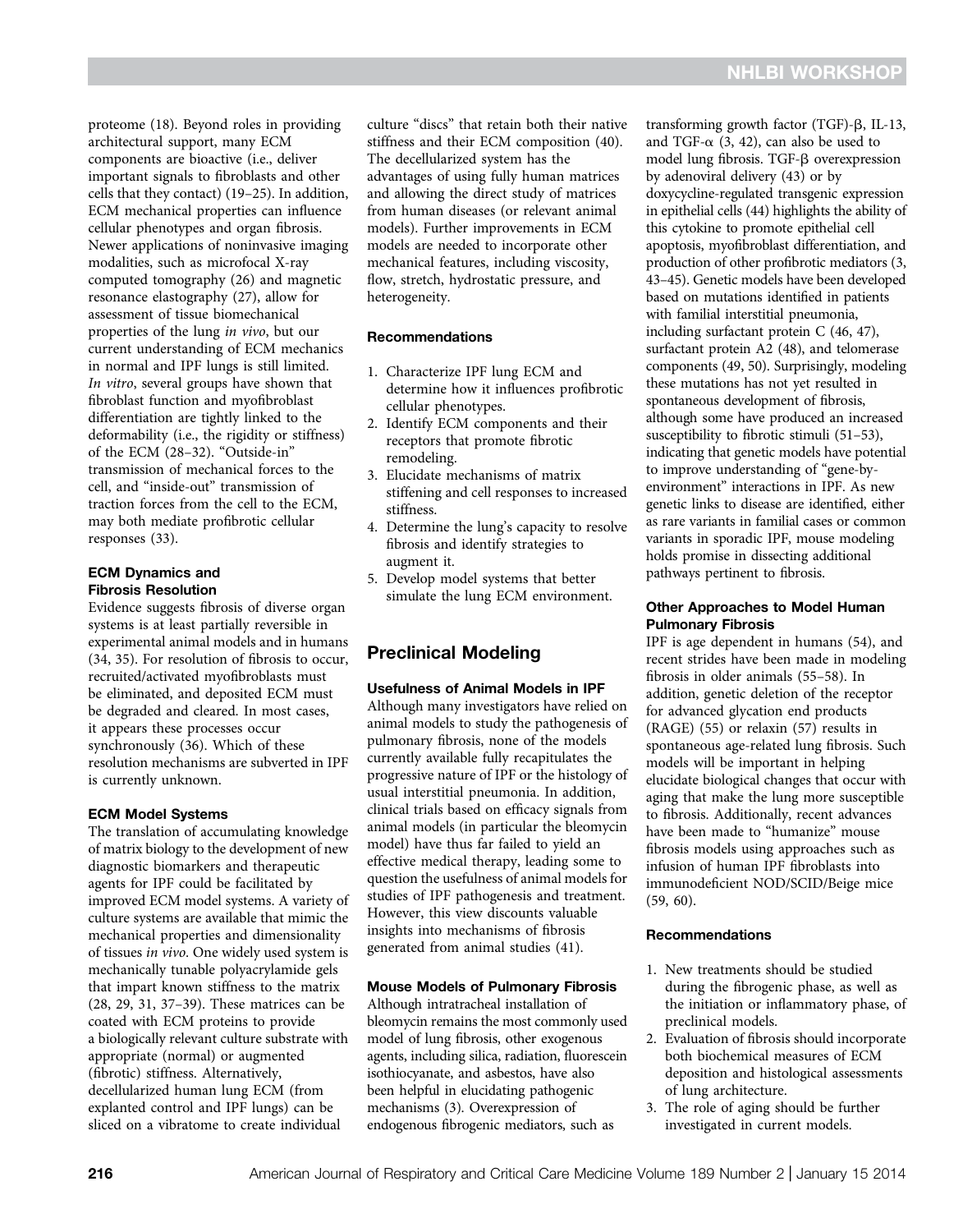4. Expansion of humanized models of lung fibrosis is encouraged.

# The Role of Inflammation and Immunity

# Adaptive Immune Cells in IPF

Although the lack of efficacy of immunosuppressive drugs in IPF has led some to suggest inflammation may not play a role in this disease (61), some inflammation/immune activation is consistently found in the lungs of patients with IPF (61–63). Studies in animal lung fibrosis models have also identified important roles for some adaptive immune cells, including  $CD4^+$  T cell subsets  $(64–66)$ .

#### Fibrocytes in IPF

Fibrocytes have been implicated in the immunopathogenesis of many diseases characterized by fibrosis and remodeling (67). Identified by the coexpression of leukocyte markers such as CD45, ECM proteins such as collagen I $\alpha$ , and pluripotency markers such as CD34 (68), fibrocytes are detected with increased frequency in the lungs (69) and circulation of patients with IPF. Elevations in circulating fibrocytes predicted reduced event-free survival in a prospectively recruited cohort of subjects with IPF (70). Animal modeling has also suggested a potential role for fibrocytes in the development and/or maintenance of pulmonary fibrosis (71–74). These cells combine the proinflammatory properties of monocytes and the tissue remodeling properties of fibroblasts and consequently could participate in fibrosis through a number of mechanisms (67); however, studies to date have not definitively determined their role in IPF.

#### Macrophages in IPF

Macrophages possess many functions that would be expected to promote fibrosis, including regulation of fibroblast proliferation, recruitment, and activation (75); direct regulation of ECM components (76); and secretion of profibrotic cytokines and growth factors. Macrophages may also possess antifibrotic properties, however (75, 77, 78). Several recent studies have attributed these opposing functions to different macrophage

populations distinguished along the lines of classical (M1) and alternative (M2) macrophage activation (72, 79, 80), with M1 macrophages being antifibrotic and M2 macrophages being either profibrotic or regulatory. However, this classification may be overly simplistic, given recent human studies that demonstrate that IPF mortality is associated with increased concentrations of mediators associated with both M1 and M2 macrophages (81, 82). Although macrophages may be functionally important in IPF, many questions about their contributions to this disease remain unanswered.

#### Targeting Inflammatory Cells and Mediators in IPF

Endogenous mediators and mechanisms that naturally slow the progression of fibrosis may be able to be exploited therapeutically, and their identification is consequently of great interest (77). These mediators and mechanisms may include immunosuppressive cytokines like IL-10, decoy receptors like IL-13Ra2 and IL-1RA, regulatory T cells, and various monocyte/macrophage subpopulations that have been shown to suppress inflammation and fibrosis (83).

#### Recommendations

- 1. Better define the roles and importance of specific immune/inflammatory cell populations at all stages of IPF.
- 2. Investigate whether specific immune cells or the cytokines they secrete can be manipulated to ameliorate lung fibrosis.
- 3. Characterize and exploit endogenous pathways that inhibit inflammation and fibrosis.

# Genetic, Epigenetic, and Environmental Determinants

#### Progress in IPF Genomics

In the last decade, significant progress has been made in identifying genetic causes and genomic characteristics of pulmonary fibrosis. The association of IPF with a common single-nucleotide polymorphism in the promoter of the MUC5B gene (84) was recently confirmed by two genomewide association studies, which also identified other IPF-associated chromosomal loci (85, 86). These additional loci include Toll interacting protein (TOLLIP), which negatively regulates Toll-like receptor signaling, and

genes associated with cell–cell adhesion and DNA repair. The MUC5B promoter and TOLLIP variants associated with IPF have both been linked to survival (86, 87), and the MUC5B promoter variant is also associated with interstitial lung abnormalities and fibrosis in the general population (88). Rare variants in genes for surfactant proteins (A and C) (46, 89) and telomerase components (49, 90) have similarly been identified in familial and sporadic IPF. Although these findings transform our current understanding of the genetic predisposition to IPF, additional studies that use whole genome, whole exome, and targeted region sequencing are required to identify all rare risk alleles for IPF in both coding and noncoding regions (91).

### Profiling of Pulmonary Fibrosis Using **Novel Techniques**

Going beyond genetics, the application and integration of other "omics" approaches, including analyses of coding and noncoding RNA, the epigenome, and the microbiome, to pulmonary fibrosis should enhance our ability to understand, diagnose, and ultimately treat IPF. Classical gene expression profiling studies have progressed in IPF from characterizations of small numbers of human or mouse lung samples to analyses of large cohorts that have led to identification of multiple relevant genes (92–95). Progress has been made in novel profiling of IPF as well: mechanistically relevant changes in microRNA expression profiles in IPF lung have been described (96–98), and studies aimed at determining the lung methylome are ongoing (99, 100). Investigators can now access the Lung Genomics Research Consortium website (<http://www.lung-genomics.org/lgrc>) and download mRNA, microRNA, methylation, and SNP profiles of carefully phenotyped IPF lungs. Although the increased availability of omics data is encouraging, the availability of omics information has not yet translated to personalized medicine approaches that are more precise, predictive, and participatory.

#### Gene-to-Function Analyses

Current success in identifying individual genes and pathways in IPF has not yet been accompanied by mechanistic understanding of how these genetic, epigenetic, and microRNA changes result in human disease. Pathways identified by genomic approaches should be studied in preclinical models to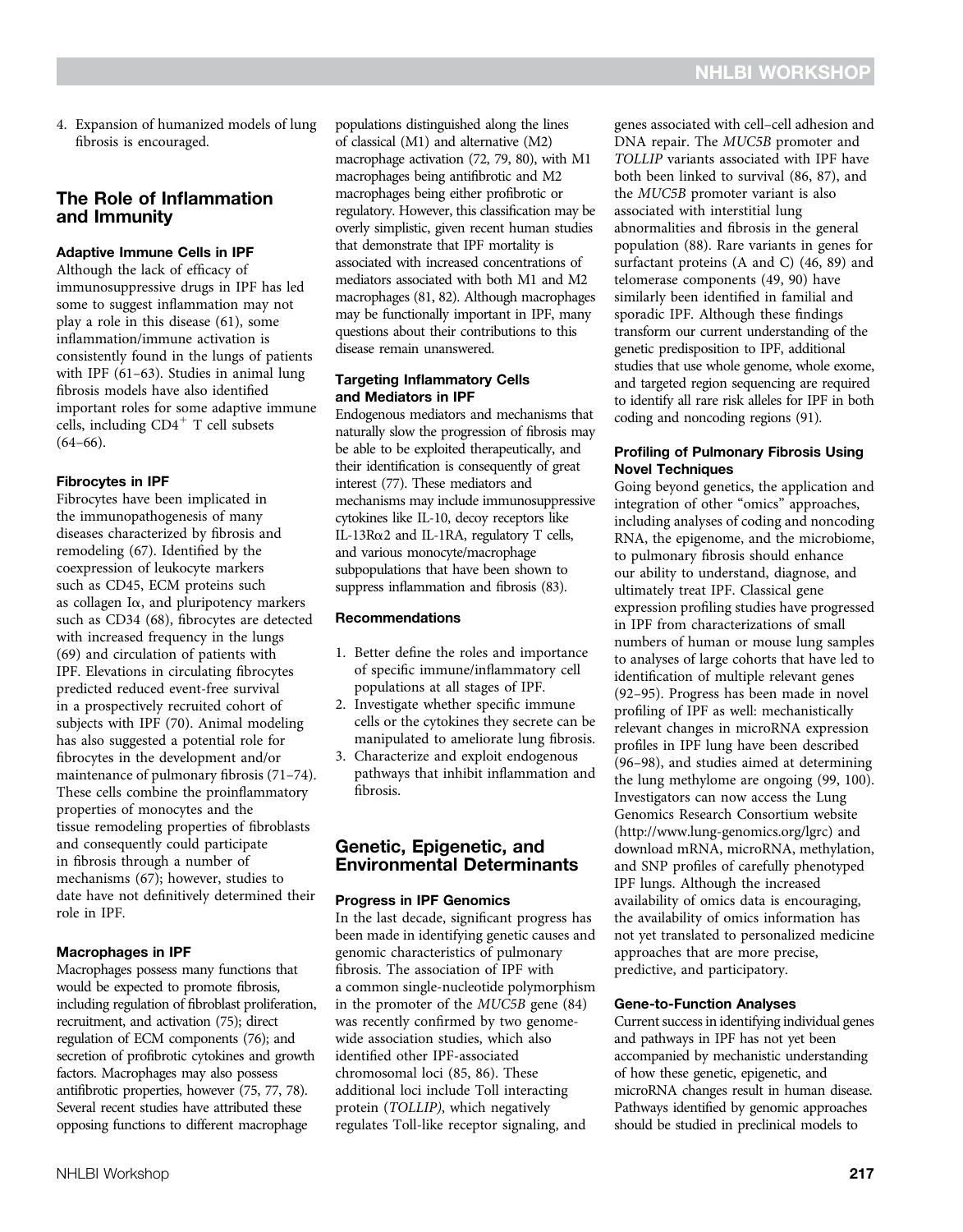understand disease-relevant mechanisms. Additionally, profiling methods could help identify preclinical animal model(s) that most closely mimic human IPF. An unbiased profiling approach could lead to libraries of relevant animal models and allow detailed phenotyping not possible from human studies.

### Gene–Environment Interactions

A better understanding of the role of environmental factors in IPF requires further epidemiological efforts, including studies in "at-risk" populations, such as carriers of known disease-associated gene variants. Tools are being developed in environmental sciences to precisely measure real-time exposures and the body burden of previous exposures, which should be applied to study IPF whenever possible. Probing the human transcriptome or epigenome for evidence of "profibrosis" exposures and "fibrosiscumulative" injuries could also have significant impact.

# Going Beyond IPF to Understand IPF

One of the key challenges in interpreting omics information in IPF is that it is difficult to determine which findings of these types of studies are specific to IPF. To better understand IPF, we need to break down individual disease-specific "silos" and consider using genomic, transcriptomic, and epigenetic approaches to compare (1) IPF with other lung diseases such as autoimmune and exposure-related interstitial lung diseases and interstitial lung diseases in children; (2) IPF with fibrotic diseases of liver, kidney, heart, and skin, and (3) IPF with fibrotic lung diseases in other species. These comparative studies may facilitate drug development, particularly of agents that may be effective for multiple fibrotic diseases.

#### Recommendations

- 1. Use genomic approaches to identify novel pathways that influence the development of human IPF.
- 2. Identify exposure signatures to better understand gene–environment interactions in IPF.
- 3. Compare omics of IPF to other lung diseases, fibrosis in other organs, and pulmonary fibrosis in other species.
- 4. Support integrated studies using omics data to develop personalized approaches to IPF.

### Translation of Discoveries into Diagnostics and Therapeutics

#### Progress in Clinical and Translational Studies in IPF

Numerous recent accomplishments in this area include: standardization of IPF diagnosis (1), improved understanding that IPF progression is highly variable (1), development of novel clinical staging systems, prediction models (101–103) and potential biomarkers of disease activity (104, 105), and recent publications of practice-altering data from clinical trials conducted by the IPFnet, a network of IPF clinical research centers, and industry.

#### Development of Patient Cohorts with Standardized Phenotyping and Longitudinal Clinical Data

In IPF, disease heterogeneity continues to pose challenges for studies of the human disease, management decisions, and clinical trials. The benefits of establishing welldefined cohorts of patients with IPF with standardized, comprehensive, and longitudinal clinical and biological data to guide future clinical investigations, as well as bench research, cannot be overemphasized. For example, the contributions of gastroesophageal reflux (106) and autoantibodies (107) to the pathogenesis of IPF, and their role exacerbations, could be further characterized from such cohorts. The establishment of these cohorts could also facilitate validation studies of genetic variants (86, 87), biomarkers (81, 108), and clinical characteristics (63) that have been linked to IPF progression. The major obstacle to the creation of these cohorts is lack of coordinated efforts among the key stakeholders (clinicians, investigators, patient advocacy groups/ foundations, and clinical trial sponsors including government agencies and pharmaceutical companies). The working group supports coordinating national/ international efforts to create desired IPF cohorts by standardizing clinical phenotyping of patients with IPF at baseline and over time and linking these data to longitudinal biologic samples, and using these cohorts for genetic, biomarker, clinical, and other studies to develop novel IPF diagnostics and therapeutics.

#### Biological Sample Repositories

Translational research linking molecular pathways to disease phenotypes requires comprehensive biorepositories of tissue and biologic samples from carefully phenotyped clinical cohorts. Currently available biorepositories have been collected through the NHLBI-supported Lung Tissue Research Consortium (LTRC), a multicenter observational study (Correlating Outcomes with biochemical Markers to Estimate Time-progression in IPF [COMET]), IPFnet, the National Disease Research Interchange, and a few individual academic centers, including the Pittsburgh genomic and proteomic analysis of disease progression in IPF (GAP) program. Going forward, biorepository efforts to support translational research need to be expanded in a systematic and coordinated fashion, in conjunction with efforts to establish well-defined IPF cohorts advocated above. Standardization of sample collections, agreements to make these biorepositories open-access resources, and regulatory aspects of clinical research still remain to be worked out by all stakeholders.

#### Qualification and Validation of Biomarkers

Biologically relevant biomarkers will improve the diagnostic approach to, the clinical management of, and the performance of therapeutic trials for IPF. Obstacles to the development of robust biomarkers, including the investment required for their validation and disease heterogeneity, remain, but a pathway for biomarker development, qualification, and validation has been defined (109). Numerous potential biomarkers have been examined in the IPF population, including measures of pulmonary physiology, chest imaging, patient-reported measures, and tissue and molecular markers. Physiologic measures including FVC, diffusing capacity of the lung for carbon monoxide, TLC, exercise tolerance, and measures of oxygenation have all been used as measures of disease severity, progression, and responsiveness to therapeutic interventions (1). Lung imaging studies, particularly high-resolution computed tomography, play an integral role in IPF diagnosis and may be useful in assessment of disease severity. Structural patterns and semiquantitative measures of individual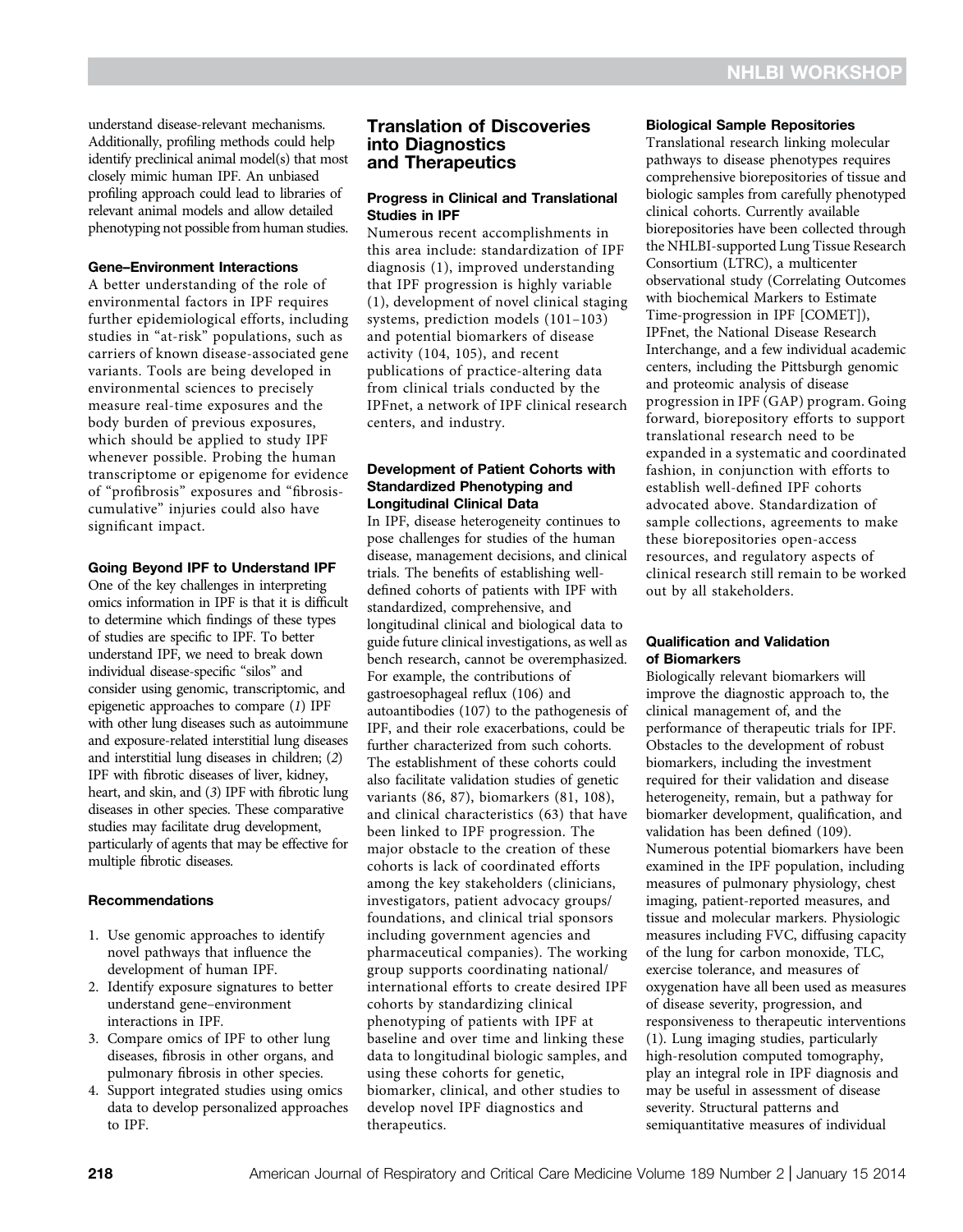radiographic features have been used to define disease progression, and evolving quantitative measures of imaging may improve our ability to monitor disease progression and therapeutic responsiveness. Several instruments of patient-reported outcomes, adapted from other lung disorders and including various measures of dyspnea and health-related quality of life, have been used to assess longitudinal IPF progression and therapeutic response (110). Future collaborative research to develop useful IPF biomarkers by combined efforts of academic consortia, pharmaceutical companies, patient advocacy groups, and the National Institutes of Health is endorsed by the working group.

#### The Performance and Impact of Phase I/II/III Clinical Trials

Although a number of high-quality phase III studies have been performed, the majority of completed clinical trials in IPF have been phase II. Standardization of these studies has improved considerably and proven the feasibility of high-quality, large, global, randomized controlled trials in this disease. Recognized obstacles for trial performance include confusion over strategies to enrich cohorts for measurable disease progression and current debate regarding the optimal primary endpoint (111–114). Although physiological variables have been correlated with survival, whether we have identified a valid surrogate for survival in pivotal clinical trials remains controversial and a key area for future discussion and investigation. The most common study approach has included the use of American Thoracic Society, European Respiratory Society, Japanese Respiratory Society, and Latin American Thoracic Association criteria for IPF diagnosis and the physiologic primary endpoint of FVC, which some advocate as the most practical clinical endpoint for IPF trials (112, 114). Some experts have recently proposed that, in the absence of validated surrogate endpoints, all-cause mortality and nonelective hospitalizations would be more appropriate clinical endpoints than FVC in future phase III clinical trials (111). Although these two endpoints may be ideal in IPF, other experts have countered that IPF clinical trials based on them would be prohibitively large and/or expensive (114), as only a minority of patients with physiologically mild to moderate disease

experience disease progression over the course of clinical trials A possible solution to this controversy is to use a cohort enrichment strategy that would allow for a more homogenous study population that experiences an increased number of events, and development of such a strategy is critically needed. Further study of the larger, clinically annotated, longitudinal collections of human IPF patient samples advocated by this working group above could also increase the efficiency of IPF clinical studies, by enabling clinical and molecular-based strategies to determine patient numbers, maximize statistical power, and promote future surrogate biomarker evaluation. At present, however, the lack of integrated clinical infrastructure, the cost of clinical drug development, concerns over intellectual property, and the high failure rate of drugs investigated to date all pose challenges for IPF clinical trial efforts.

### Recommendations

- 1. Establish national/international cohorts of phenotypically and geographically diverse patients with IPF.
- 2. Develop/expand centralized open-access biorepositories of tissues from patients with IPF and appropriate control subjects.
- 3. Develop an IPF-specific patientreported outcome tool.
- 4. Develop, select, and validate IPF biomarkers and imaging techniques.
- 5. Facilitate clinical trials by establishing an infrastructure with regional IPF centers of excellence.
- 6. Clinical trials should incorporate cohort enrichment and systematic biomarker strategies, should use clinically meaningful endpoints when possible, and should complement patient cohort establishment and biological sample collection efforts.

# **Summary**

The goal of this workshop was to summarize important aspects of basic and translational research in IPF, define areas of need in this field, and provide recommendations for future research. In addition to the specific recommendations made by each working group, discussions at the workshop highlighted areas of exceptional need and/or potential to advance the field that are summarized in Table 1. Given the progress that has been made in understanding the biology of pulmonary fibrosis over the last decade, we are optimistic that effective therapies for IPF can be identified in coming years. This outcome will be enhanced and accelerated by transparent and coordinated efforts among all stakeholders.  $\blacksquare$ 

Table 1: Areas of Exceptional Needs or Opportunities in Idiopathic Pulmonary Fibrosis Research

Development of systems and new approaches to define the molecular characteristics of "reprogrammed" alveolar epithelial cells and interactions of these cells with key components of their environment, including (myo)fibroblasts.

- Refinement of methodology to investigate functional components of the ECM.
- Collaboration among researchers with interests in different organs/systems to expedite identification of common disease mechanisms and conserved therapeutic targets.
- Development of better preclinical models that incorporate the effects of aging and relevant genetic information.
- Integration of "omics" data and incorporation of gene–environment studies.
- Establishment of large, rigorously phenotyped patient cohorts using standardized definitions for long-term clinical and biological data.
- Enhancement of biorepositories using samples and data from carefully phenotyped patients with longitudinal data
- Further development and validation of patient-reported outcomes and biomarkers and establishment of an iterative process to incorporate results of ongoing studies into improved design of future therapeutic trials

Definition of abbreviations: AEC = alveolar epithelial cell; ECM = extracellular matrix; IPF = idiopathic pulmonary fibrosis.

Standardization of methods for collection and distribution of human cell types important in IPF (including AECs and fibroblasts).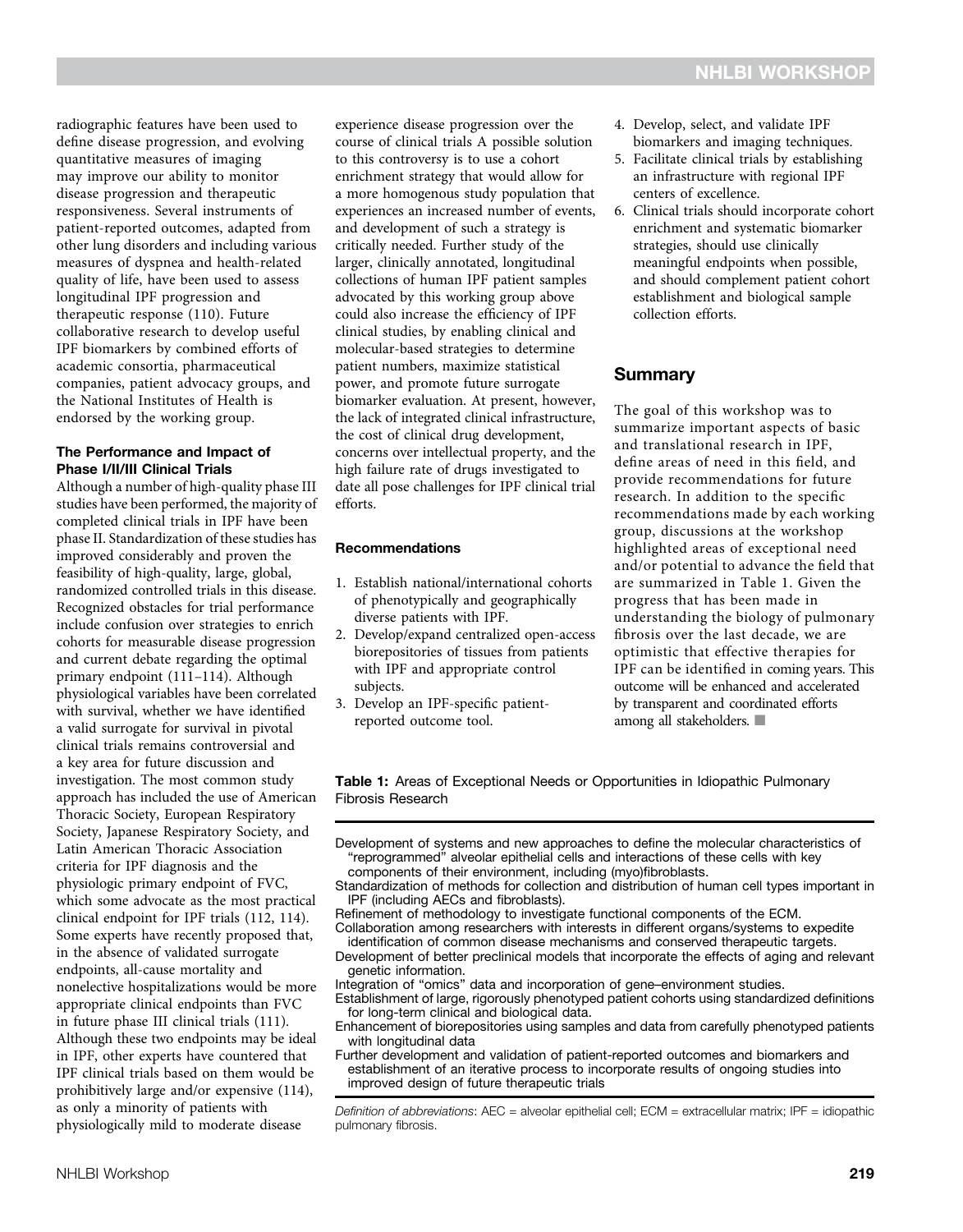[Author disclosures](http://www.atsjournals.org/doi/suppl/10.1164/rccm.201306-1141WS/suppl_file/disclosures.pdf) are available with the text of this article at [www.atsjournals.org.](http://www.atsjournals.org)

Acknowledgement: Other participants of the workshop are: Tom Croxton, Antonio Punturieri, Jim Kiley, Michelle Freemer, Lisa Postow, Andrea Harabin, Gail Weinmann, Carol Blaisdell, Weiniu Gan, Sara Lin, Dorothy Gail, Tim Moore, Hannah Peavy (all from NHLBI, Division of Lung Diseases), Ghenima Dirami (Center for Scientific Review,

National Institute of Health), Lydia Gilbert McClain, Banu Karimi-Shah (The U.S. Food and Drug Administration), Dan Rose, Dolly Kervitsky (Pulmonary Fibrosis Foundation), and Teresa Barnes (Coalition for Pulmonary Fibrosis).

#### References

- 1. Raghu G, Collard HR, Egan JJ, Martinez FJ, Behr J, Brown KK, Colby TV, Cordier JF, Flaherty KR, Lasky JA, et al.; ATS/ERS/JRS/ALAT Committee on Idiopathic Pulmonary Fibrosis. An official ATS/ERS/ JRS/ALAT statement: idiopathic pulmonary fibrosis: evidence-based guidelines for diagnosis and management. Am J Respir Crit Care Med 2011;183:788–824.
- 2. Crystal RG, Bitterman PB, Mossman B, Schwarz MI, Sheppard D, Almasy L, Chapman HA, Friedman SL, King TE Jr, Leinwand LA, et al. Future research directions in idiopathic pulmonary fibrosis: summary of a National Heart, Lung, and Blood Institute working group. Am J Respir Crit Care Med 2002;166:236–246.
- 3. Moore B, Lawson W, Oury T, Sisson T, Raghavendran K, Hogaboam C. Animal models of fibrotic lung disease. Am J Respir Cell Mol Biol 2013;49:167–179.
- 4. Sakai N, Tager AM. Fibrosis of two: epithelial cell-fibroblast interactions in pulmonary fibrosis. Biochim Biophys Acta.
- 5. Selman M, Pardo A. Role of epithelial cells in idiopathic pulmonary fibrosis: from innocent targets to serial killers. Proc Am Thorac Soc 2006;3:364–372.
- 6. Tanjore H, Lawson WE, Blackwell TS. Endoplasmic reticulum stress as a pro-fibrotic stimulus. Biochim Biophys Acta 2013;1832:911–921.
- 7. Huh D, Matthews BD, Mammoto A, Montoya-Zavala M, Hsin HY, Ingber DE. Reconstituting organ-level lung functions on a chip. Science 2010;328:1662–1668.
- 8. Scotton CJ, Chambers RC. Molecular targets in pulmonary fibrosis: the myofibroblast in focus. Chest 2007;132:1311–1321.
- 9. Hinz B, Phan SH, Thannickal VJ, Galli A, Bochaton-Piallat ML, Gabbiani G. The myofibroblast: one function, multiple origins. Am J Pathol 2007;170:1807–1816.
- 10. Zeisberg EM, Potenta SE, Sugimoto H, Zeisberg M, Kalluri R. Fibroblasts in kidney fibrosis emerge via endothelial-tomesenchymal transition. J Am Soc Nephrol 2008;19:2282–2287.
- 11. Zeisberg M, Kalluri R. Fibroblasts emerge via epithelial-mesenchymal transition in chronic kidney fibrosis. Front Biosci 2008;13: 6991–6998.
- 12. Kim KK, Kugler MC, Wolters PJ, Robillard L, Galvez MG, Brumwell AN, Sheppard D, Chapman HA. Alveolar epithelial cell mesenchymal transition develops in vivo during pulmonary fibrosis and is regulated by the extracellular matrix. Proc Natl Acad Sci USA 2006;103:13180–13185.
- 13. Humphreys BD, Lin SL, Kobayashi A, Hudson TE, Nowlin BT, Bonventre JV, Valerius MT, McMahon AP, Duffield JS. Fate tracing reveals the pericyte and not epithelial origin of myofibroblasts in kidney fibrosis. Am J Pathol 2010;176:85–97.
- 14. Rock JR, Barkauskas CE, Cronce MJ, Xue Y, Harris JR, Liang J, Noble PW, Hogan BL. Multiple stromal populations contribute to pulmonary fibrosis without evidence for epithelial to mesenchymal transition. Proc Natl Acad Sci USA 2011;108:E1475–E1483.
- 15. Beers MF, Morrisey EE. The three R's of lung health and disease: repair, remodeling, and regeneration. J Clin Invest 2011;121:2065–2073.
- 16. Rock JR, Hogan BL. Epithelial progenitor cells in lung development, maintenance, repair, and disease. Annu Rev Cell Dev Biol 2011;27: 493–512.
- 17. Kotton DN. Next-generation regeneration: the hope and hype of lung stem cell research. Am J Respir Crit Care Med 2012;185:1255–1260.
- 18. Hynes RO, Naba A. Overview of the matrisome—an inventory of extracellular matrix constituents and functions. Cold Spring Harb Perspect Biol 2012;4:a004903.
- 19. Kliment CR, Englert JM, Gochuico BR, Yu G, Kaminski N, Rosas I, Oury TD. Oxidative stress alters syndecan-1 distribution in lungs with pulmonary fibrosis. J Biol Chem 2009;284:3537–3545.
- 20. Naik PK, Bozyk PD, Bentley JK, Popova AP, Birch CM, Wilke CA, Fry CD, White ES, Sisson TH, Tayob N, et al.; COMET Investigators. Periostin promotes fibrosis and predicts progression in patients with idiopathic pulmonary fibrosis. Am J Physiol Lung Cell Mol Physiol 2012;303:L1046–L1056.
- 21. Teder P, Vandivier RW, Jiang D, Liang J, Cohn L, Puré E, Henson PM, Noble PW. Resolution of lung inflammation by CD44. Science 2002; 296:155–158.
- 22. Okamoto M, Hoshino T, Kitasato Y, Sakazaki Y, Kawayama T, Fujimoto K, Ohshima K, Shiraishi H, Uchida M, Ono J, et al. Periostin, a matrix protein, is a novel biomarker for idiopathic interstitial pneumonias. Eur Respir J 2011;37:1119–1127.
- 23. Olsen AL, Sackey BK, Marcinkiewicz C, Boettiger D, Wells RG. Fibronectin extra domain-A promotes hepatic stellate cell motility but not differentiation into myofibroblasts. Gastroenterology 2012;142: 928–937.e3.
- 24. Serini G, Bochaton-Piallat ML, Ropraz P, Geinoz A, Borsi L, Zardi L, Gabbiani G. The fibronectin domain ED-A is crucial for myofibroblastic phenotype induction by transforming growth factorbeta1. J Cell Biol 1998;142:873–881.
- 25. Gao F, Koenitzer JR, Tobolewski JM, Jiang D, Liang J, Noble PW, Oury TD. Extracellular superoxide dismutase inhibits inflammation by preventing oxidative fragmentation of hyaluronan. J Biol Chem 2008; 283:6058–6066.
- 26. Sera T, Fujioka H, Yokota H, Makinouchi A, Himeno R, Schroter RC, Tanishita K. Localized compliance of small airways in excised rat lungs using microfocal X-ray computed tomography. J Appl Physiol (1985) 2004;96:1665–1673.
- 27. McGee KP, Hubmayr RD, Ehman RL. MR elastography of the lung with hyperpolarized 3He. Magn Reson Med 2008;59:14–18.
- 28. Li Z. Dranoff JA, Chan EP, Uemura M, Sévigny J, Wells RG. Transforming growth factor-beta and substrate stiffness regulate portal fibroblast activation in culture. Hepatology 2007;46: 1246–1256.
- 29. Liu F, Mih JD, Shea BS, Kho AT, Sharif AS, Tager AM, Tschumperlin DJ. Feedback amplification of fibrosis through matrix stiffening and COX-2 suppression. J Cell Biol 2010;190:693–706.
- 30. Balestrini JL, Chaudhry S, Sarrazy V, Koehler A, Hinz B. The mechanical memory of lung myofibroblasts. Integr Biol (Camb) 2012; 4:410–421.
- 31. Huang X, Yang N, Fiore VF, Barker TH, Sun Y, Morris SW, Ding Q, Thannickal VJ, Zhou Y. Matrix stiffness-induced myofibroblast differentiation is mediated by intrinsic mechanotransduction. Am J Respir Cell Mol Biol 2012;47:340–348.
- 32. Wipff PJ, Rifkin DB, Meister JJ, Hinz B. Myofibroblast contraction activates latent TGF-beta1 from the extracellular matrix. J Cell Biol 2007;179:1311–1323.
- 33. Goldmann WH. Mechanotransduction and focal adhesions. Cell Biol Int 2012;36:649–652.
- 34. Duffield JS, Lupher M, Thannickal VJ, Wynn TA. Host responses in tissue repair and fibrosis. Annu Rev Pathol 2013.24:241–276.
- 35. Henderson NC, Iredale JP. Liver fibrosis: cellular mechanisms of progression and resolution. Clin Sci (Lond) 2007;112:265–280.
- 36. Iredale JP, Benyon RC, Pickering J, McCullen M, Northrop M, Pawley S, Hovell C, Arthur MJ. Mechanisms of spontaneous resolution of rat liver fibrosis. Hepatic stellate cell apoptosis and reduced hepatic expression of metalloproteinase inhibitors. J Clin Invest 1998;102: 538–549.
- 37. Georges PC, Hui JJ, Gombos Z, McCormick ME, Wang AY, Uemura M, Mick R, Janmey PA, Furth EE, Wells RG. Increased stiffness of the rat liver precedes matrix deposition: implications for fibrosis. Am J Physiol Gastrointest Liver Physiol 2007;293: G1147–G1154.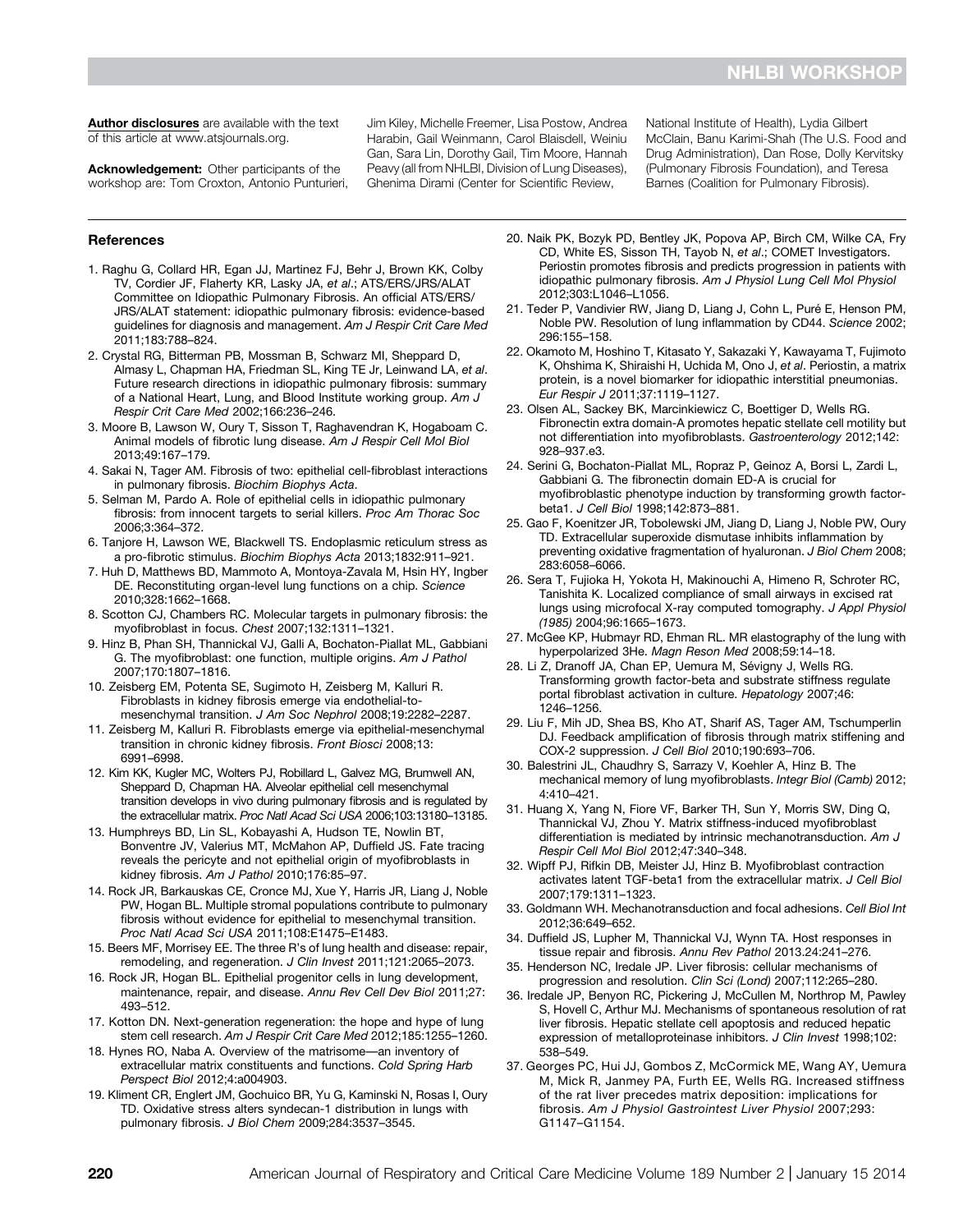- 38. Wells RG. The role of matrix stiffness in hepatic stellate cell activation and liver fibrosis. J Clin Gastroenterol 2005;39:S158–S161.
- 39. Tschumperlin DJ, Dai G, Maly IV, Kikuchi T, Laiho LH, McVittie AK, Haley KJ, Lilly CM, So PT, Lauffenburger DA, et al. Mechanotransduction through growth-factor shedding into the extracellular space. Nature 2004;429:83–86.
- 40. Booth AJ, Hadley R, Cornett AM, Dreffs AA, Matthes SA, Tsui JL, Weiss K, Horowitz JC, Fiore VF, Barker TH, et al. Acellular normal and fibrotic human lung matrices as a culture system for in vitro investigation. Am J Respir Crit Care Med 2012;186:866–876.
- 41. Peng R, Sridhar S, Tyagi G, Phillips JE, Garrido R, Harris P, Burns L, Renteria L, Woods J, Chen L, et al. Bleomycin induces molecular changes directly relevant to idiopathic pulmonary fibrosis: a model for "active" disease. PLoS ONE 2013;8:e59348.
- 42. Baughman RP, Lower EE, Miller MA, Bejarano PA, Heffelfinger SC. Overexpression of transforming growth factor-alpha and epidermal growth factor-receptor in idiopathic pulmonary fibrosis. Sarcoidosis Vasc Diffuse Lung Dis 1999;16:57–61.
- 43. Sime PJ, Xing Z, Graham FL, Csaky KG, Gauldie J. Adenovectormediated gene transfer of active transforming growth factor-beta1 induces prolonged severe fibrosis in rat lung. J Clin Invest 1997;100: 768–776.
- 44. Lee CG, Cho SJ, Kang MJ, Chapoval SP, Lee PJ, Noble PW, Yehualaeshet T, Lu B, Flavell RA, Milbrandt J, et al. Early growth response gene 1-mediated apoptosis is essential for transforming growth factor beta1-induced pulmonary fibrosis. J Exp Med 2004; 200:377–389.
- 45. Fernandez IE, Eickelberg O. The impact of TGF-B on lung fibrosis: from targeting to biomarkers. Proc Am Thorac Soc 2012;9:111–116.
- 46. Thomas AQ, Lane K, Phillips J III, Prince M, Markin C, Speer M, Schwartz DA, Gaddipati R, Marney A, Johnson J, et al. Heterozygosity for a surfactant protein C gene mutation associated with usual interstitial pneumonitis and cellular nonspecific interstitial pneumonitis in one kindred. Am J Respir Crit Care Med 2002;165: 1322–1328.
- 47. Lawson WE, Grant SW, Ambrosini V, Womble KE, Dawson EP, Lane KB, Markin C, Renzoni E, Lympany P, Thomas AQ, et al. Genetic mutations in surfactant protein C are a rare cause of sporadic cases of IPF. Thorax 2004;59:977–980.
- 48. Wang Y, Kuan PJ, Xing C, Cronkhite JT, Torres F, Rosenblatt RL, DiMaio JM, Kinch LN, Grishin NV, Garcia CK. Genetic defects in surfactant protein A2 are associated with pulmonary fibrosis and lung cancer. Am J Hum Genet 2009;84:52–59.
- 49. Armanios MY, Chen JJ, Cogan JD, Alder JK, Ingersoll RG, Markin C, Lawson WE, Xie M, Vulto I, Phillips JA III, et al. Telomerase mutations in families with idiopathic pulmonary fibrosis. N Engl J Med 2007; 356:1317–1326.
- 50. Tsakiri KD, Cronkhite JT, Kuan PJ, Xing C, Raghu G, Weissler JC, Rosenblatt RL, Shay JW, Garcia CK. Adult-onset pulmonary fibrosis caused by mutations in telomerase. Proc Natl Acad Sci U S A 2007; 104:7552–7557.
- 51. Lawson WE, Polosukhin VV, Stathopoulos GT, Zoia O, Han W, Lane KB, Li B, Donnelly EF, Holburn GE, Lewis KG, et al. Increased and prolonged pulmonary fibrosis in surfactant protein C-deficient mice following intratracheal bleomycin. Am J Pathol 2005;167:1267–1277.
- 52. Lawson WE, Cheng DS, Degryse AL, Tanjore H, Polosukhin VV, Xu XC, Newcomb DC, Jones BR, Roldan J, Lane KB, et al. Endoplasmic reticulum stress enhances fibrotic remodeling in the lungs. Proc Natl Acad Sci USA 2011;108:10562–10567.
- 53. Degryse AL, Xu XC, Newman JL, Mitchell DB, Tanjore H, Polosukhin VV, Jones BR, McMahon FB, Gleaves LA, Phillips JA, 3rd, et al. Telomerase deficiency does not alter bleomycin-induced fibrosis in mice. Exp Lung Res 2012;38:124–134.
- 54. American Thoracic Society. Idiopathic pulmonary fibrosis: diagnosis and treatment. International concensus statement. American Thoracic Society (ATS), and the European Respiratory Society (ERS). Am J Respir Crit Care Med 2000;161:646–664.
- 55. Englert JM, Hanford LE, Kaminski N, Tobolewski JM, Tan RJ, Fattman CL, Ramsgaard L, Richards TJ, Loutaev I, Nawroth PP, et al. A role for the receptor for advanced glycation end products in idiopathic pulmonary fibrosis. Am J Pathol 2008;172:583–591.
- 56. Naik P, Horowitz JC, Moore TA, Wilke CA, Toews GB, Moore BB. Pulmonary fibrosis induced by  $\gamma$ -herpesvirus in aged mice is associated with increased fibroblast responsiveness to transforming growth factor-b. J Gerontol A Biol Sci Med Sci 2012;67:714–725.
- 57. Samuel CS, Zhao C, Bathgate RA, Bond CP, Burton MD, Parry LJ, Summers RJ, Tang ML, Amento EP, Tregear GW. Relaxin deficiency in mice is associated with an age-related progression of pulmonary fibrosis. FASEB J 2003;17:121–123.
- 58. Torres-González E, Bueno M, Tanaka A, Krug LT, Cheng DS, Polosukhin VV, Sorescu D, Lawson WE, Blackwell TS, Rojas M, et al. Role of endoplasmic reticulum stress in age-related susceptibility to lung fibrosis. Am J Respir Cell Mol Biol 2012;46:748–756.
- 59. Pierce EM, Carpenter K, Jakubzick C, Kunkel SL, Flaherty KR, Martinez FJ, Hogaboam CM. Therapeutic targeting of CC ligand 21 or CC chemokine receptor 7 abrogates pulmonary fibrosis induced by the adoptive transfer of human pulmonary fibroblasts to immunodeficient mice. Am J Pathol 2007;170:1152–1164.
- 60. Trujillo G, Meneghin A, Flaherty KR, Sholl LM, Myers JL, Kazerooni EA, Gross BH, Oak SR, Coelho AL, Evanoff H, et al. TLR9 differentiates rapidly from slowly progressing forms of idiopathic pulmonary fibrosis. Sci Transl Med 2010;2:57ra82.
- 61. Selman M, King TE, Pardo A; American Thoracic Society; European Respiratory Society; American College of Chest Physicians. Idiopathic pulmonary fibrosis: prevailing and evolving hypotheses about its pathogenesis and implications for therapy. Ann Intern Med 2001;134:136–151.
- 62. Gilani SR, Vuga LJ, Lindell KO, Gibson KF, Xue J, Kaminski N, Valentine VG, Lindsay EK, George MP, Steele C, et al. CD28 down-regulation on circulating CD4 T-cells is associated with poor prognoses of patients with idiopathic pulmonary fibrosis. PLoS ONE 2010;5: e8959.
- 63. Ley B, Collard HR, King TE Jr. Clinical course and prediction of survival in idiopathic pulmonary fibrosis. Am J Respir Crit Care Med 2011; 183:431–440.
- 64. Wilson MS, Elnekave E, Mentink-Kane MM, Hodges MG, Pesce JT, Ramalingam TR, Thompson RW, Kamanaka M, Flavell RA, Keane-Myers A, et al. IL-13Ralpha2 and IL-10 coordinately suppress airway inflammation, airway-hyperreactivity, and fibrosis in mice. J Clin Invest 2007;117:2941–2951.
- 65. Wilson MS, Madala SK, Ramalingam TR, Gochuico BR, Rosas IO, Cheever AW, Wynn TA. Bleomycin and IL-1beta-mediated pulmonary fibrosis is IL-17A dependent. J Exp Med 2010;207:535-552.
- 66. Wynn TA. Fibrotic disease and the T(h)1/T(h)2 paradigm. Nat Rev Immunol 2004;4:583–594.
- 67. Reilkoff RA, Bucala R, Herzog EL. Fibrocytes: emerging effector cells in chronic inflammation. Nat Rev Immunol 2011;11:427–435.
- 68. Bucala R, Spiegel LA, Chesney J, Hogan M, Cerami A. Circulating fibrocytes define a new leukocyte subpopulation that mediates tissue repair. Mol Med 1994;1:71–81.
- 69. Peng X, Mathai SK, Murray LA, Russell T, Reilkoff R, Chen Q, Gulati M, Elias JA, Bucala R, Gan Y, et al. Local apoptosis promotes collagen production by monocyte-derived cells in transforming growth factor  $\beta$ 1-induced lung fibrosis. Fibrogenesis Tissue Repair 2011;4:12.
- 70. Moeller A, Gilpin SE, Ask K, Cox G, Cook D, Gauldie J, Margetts PJ, Farkas L, Dobranowski J, Boylan C, et al. Circulating fibrocytes are an indicator of poor prognosis in idiopathic pulmonary fibrosis. Am J Respir Crit Care Med 2009;179:588–594.
- 71. Moore BB, Murray L, Das A, Wilke CA, Herrygers AB, Toews GB. The role of CCL12 in the recruitment of fibrocytes and lung fibrosis. Am J Respir Cell Mol Biol 2006;35:175–181.
- 72. Murray LA, Chen Q, Kramer MS, Hesson DP, Argentieri RL, Peng X, Gulati M, Homer RJ, Russell T, van Rooijen N, et al. TGF-beta driven lung fibrosis is macrophage dependent and blocked by Serum amyloid P. Int J Biochem Cell Biol 2011;43:154–162.
- 73. Phillips RJ, Burdick MD, Hong K, Lutz MA, Murray LA, Xue YY, Belperio JA, Keane MP, Strieter RM. Circulating fibrocytes traffic to the lungs in response to CXCL12 and mediate fibrosis. J Clin Invest 2004;114: 438–446.
- 74. Mehrad B, Burdick MD, Strieter RM. Fibrocyte CXCR4 regulation as a therapeutic target in pulmonary fibrosis. Int J Biochem Cell Biol 2009;41:1708–1718.